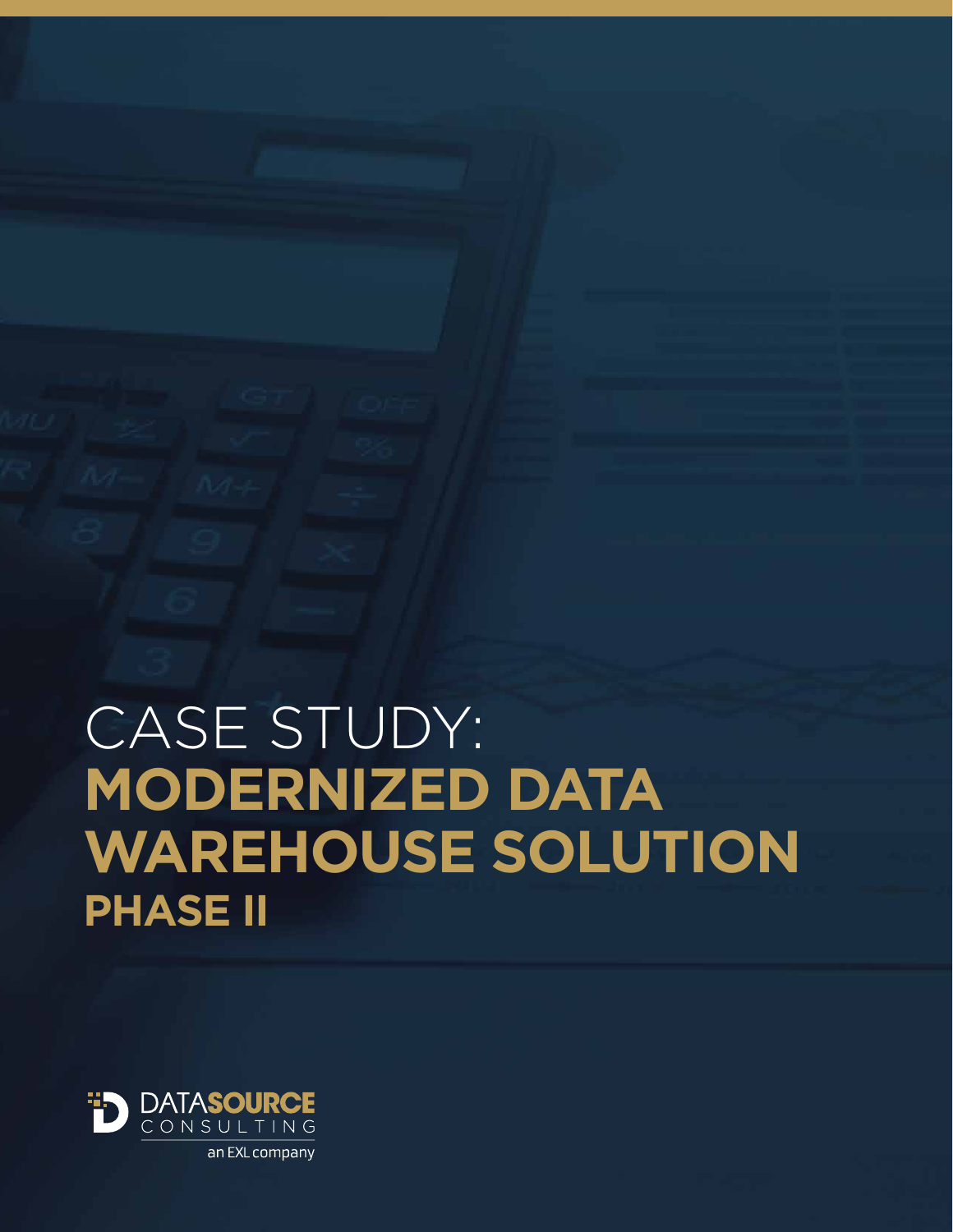## CLIENT BACKGROUND

**The fourth largest credit union in the US**, this client provides a full range of consumer and business banking services, managing assets of over \$14B. Headquartered in Washington State, the credit union's membership extends across the U.S. and worldwide.

MANAGING ASSETS OF OVER \$14B

#### BUSINESS FOCUS

The client had a legacy data warehouse in place for many years, but leadership realized it was no longer sufficient to support analytics needs and the business going forward. They also needed to quickly implement a replacement for one of their largest data integration platforms (Sagent, a Pitney Bowes extract, transform, and load (ETL) and business intelligence (BI) tool) that was set to be retired and would no longer be supported.

#### OBSTACLES

In Phase I of the effort, the client turned to Datasource to modernize their data warehouse architecture and enhance the contents with additional information in a single, centralized repository. The company selected Informatica Developer for data integration to replace Sagent, and Informatica Data Quality (IDQ) to enhance data quality within the final solution.

#### **In Phase II, the team had two primary goals:**

- Mentor client personnel to grow towards independence in server administration, Informatica development, and data architecture.
- Complete subsequent releases that bring additional subject areas and data elements forward for business users.

### THE DATASOURCE SOLUTION

In Phase II, the Datasource consultants collaborated with the client's team to create a Business Planning Matrix as a roadmap for releases over the lifespan of the legacy data warehouse conversion project.

The Matrix prioritizes subject areas and related data based on business value, complexity, and completion of predecessor tasks. It also lets business departments know when the value they are seeking in the data will be delivered.



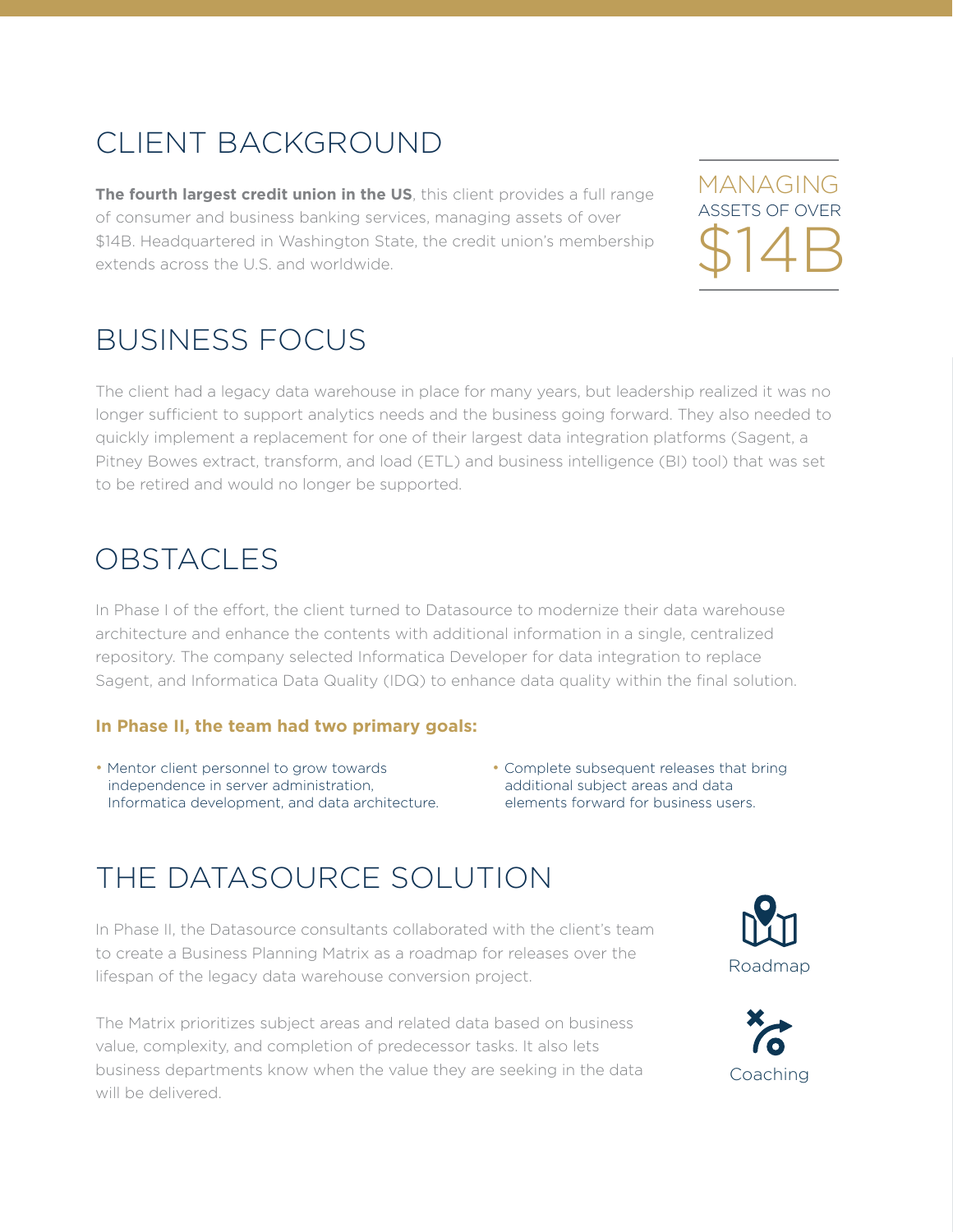Through bi-weekly planning, daily standups, and daily coach and review sessions, Datasource worked with the data architects to create data models for three more releases. Informatica resources worked with client administrators and developers to coach through administration and development skills.

Our technical delivery management met with senior client executives on a monthly basis for a "mentor checkpoint review" to assess individual and team progress. This review was objective, utilizing metrics from code deliverables and the task tracking tool, to help highlight achievements and areas of concern.

#### RESULTS

The client has seen an increasing level of competency in the area of Production Informatica support, with multiple support personnel taking on these responsibilities. They are able to:







**Install patches and updates**

**Interface with Informatica support** **Deploy and install code packages**



#### RELEASES

Data architecture competencies and comprehension have improved substantially, with the mentoring process including frequent reviews within the team and with a Datasource Competency Director. The team made good use of ETL metrics to understand where to focus attention. Templatized modules and step-by-step instructions have enabled developers to be productive on the basics while seeking to understand more challenging modules when they feel ready. At any given point in time, there are several releases in progress.